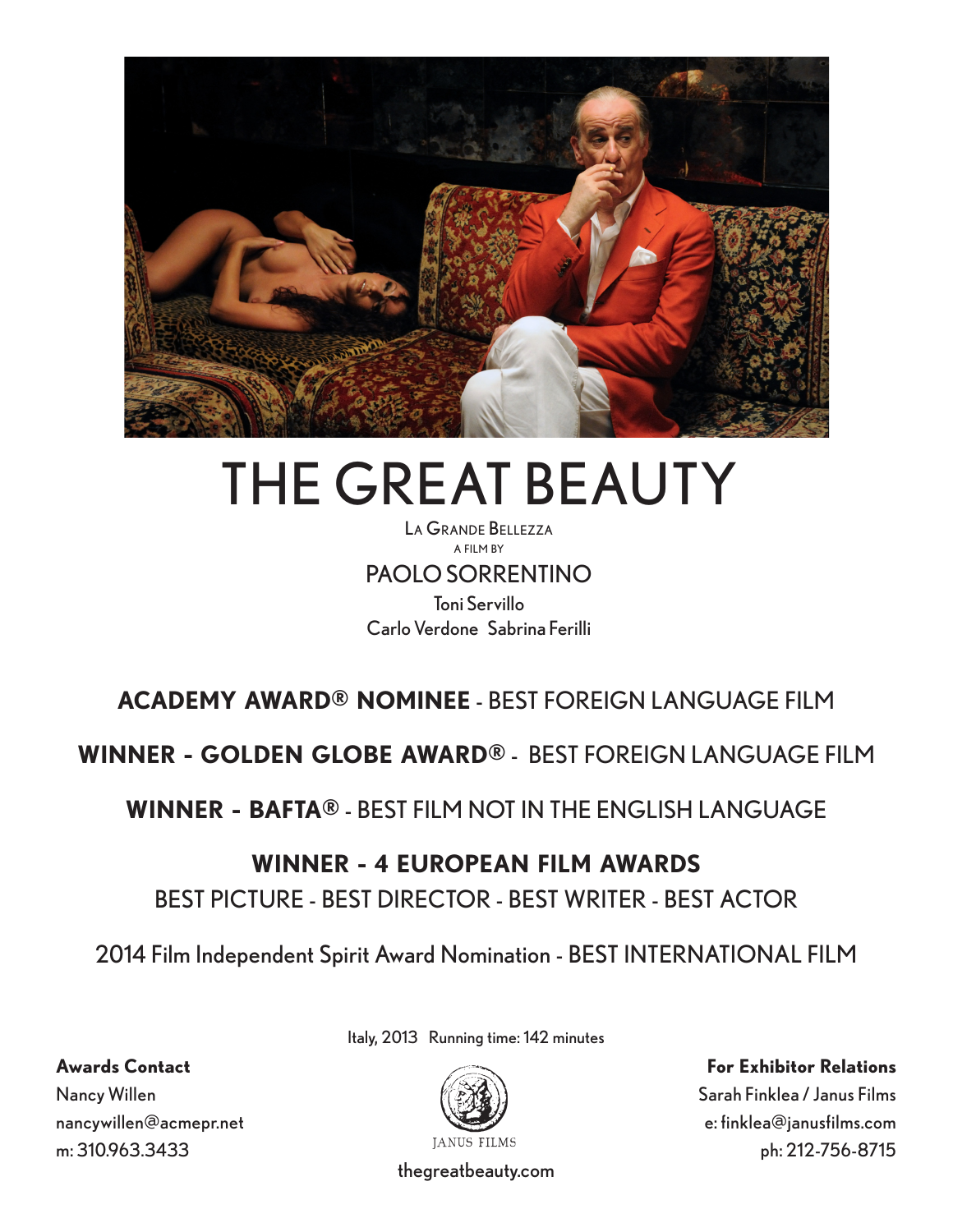## **SYNOPSIS**

Journalist Jep Gambardella (the dazzling Toni Servillo, *Il divo* and *Gomorrah*) has charmed and seduced his way through the lavish nightlife of Rome for decades. Since the legendary success of his one and only novel, he has been a permanent fixture in the city's literary and social circles, but when his sixty-fifth birthday coincides with a shock from the past, Jep finds himself unexpectedly taking stock of his life, turning his cutting wit on himself and his contemporaries, and looking past the extravagant nightclubs, parties, and cafés to find Rome in all its glory: a timeless landscape of absurd, exquisite beauty.

## **ON THE GREAT BEAUTY by Piers Handling, Toronto International Film Festival**

Provocative Italian auteur Paolo Sorrentino reunites with his *Il divo* star Toni Servillo for this portrait of a world-weary journalist searching for his long-lost idealism while drifting through the dolce vita of Rome's high spots and fleshpots.

Paolo Sorrentino's work becomes freer and more daring with each film he makes. *Il divo*, his brilliant, kaleidoscopic portrait of the politician Giulio Andreotti, and *This Must Be the Place*, a film about a man roaming the world in search of his past, were bold, individualistic pieces of cinema. From the striking opening shot of his new film — a shell being blasted from a cannon, followed by the party of all parties, set above Rome's Colosseum — we know we are in for a special ride. Sorrentino's subject extends well beyond the crisis his sixty-five-year-old protagonist is undergoing, for *The Great Beauty* is determined to look into the very soul of Italy . . .

*The Great Beauty* is a grand indictment of a man, and a society, that has lost its way. Toni Servillo, as always, dazzles in the lead role, serving Sorrentino's grandly ambitious vision perfectly.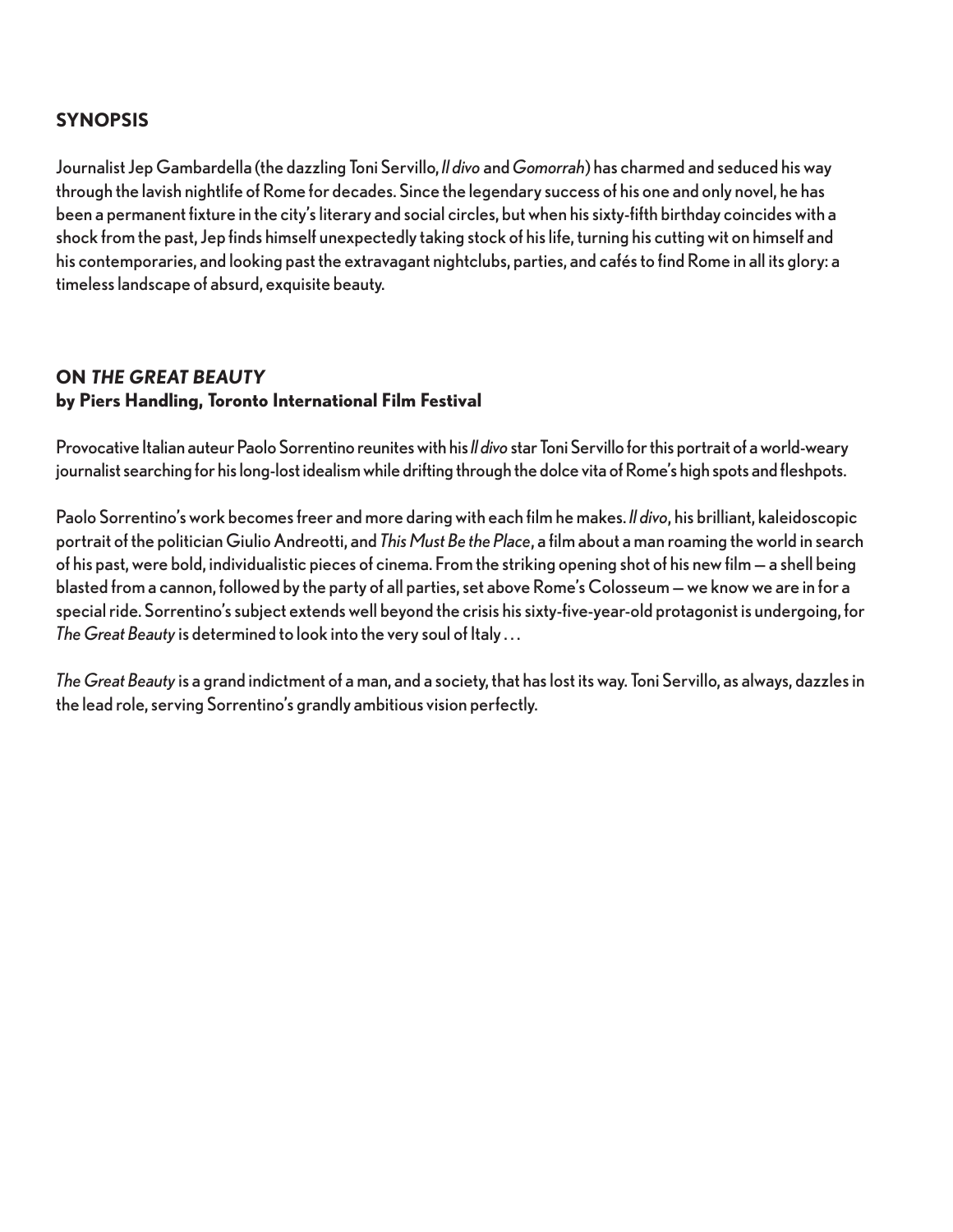## **CAST**

**Toni Servillo** as Jep Gambardella **Carlo Verdone** as Romano **Sabrina Ferilli** as Ramona **Carlo Buccirosso** as Lello Cava **Iaia Forte** as Trumeau **Pamela Villoresi** as Viola **Galatea Ranzi** as Stefania with **Massimo De Francovich** as Egidio with **Roberto Herlitzka** as Cardinal Bellucci and with **Isabella Ferrari** as Orietta

## **CREW**

| A Film by                     | Paolo Sorrentino                                |
|-------------------------------|-------------------------------------------------|
| Written by                    | Paolo Sorrentino, Umberto Contarello            |
| Produced by                   | Nicola Giuliano, Francesca Cima                 |
| Co-Producers                  | Fabio Conversi and Jérôme Seydoux               |
| <b>Associate Producers</b>    | Carlotta Calori, Guendalina Ponti               |
| <b>Associate Producers</b>    | Romain Le Grand, Vivien Aslanian, Muriel Sauzay |
| Line Producer                 | <b>Viola Prestieri</b>                          |
| Cinematography                | Luca Bigazzi                                    |
| Editing                       | Cristiano Travaglioli                           |
| <b>Music</b>                  | <b>Lele Marchitelli</b>                         |
| Production                    | <b>Indigo Film</b>                              |
| Co-Production                 | <b>Babe Films</b>                               |
|                               | <b>Pathé Production</b>                         |
|                               | <b>France 2 Cinéma</b>                          |
| With the Collaboration of     | Medusa Film                                     |
| A French-Italian Coproduction |                                                 |
| Developed with the Support of | The Media Programme of the European Union       |
| In Association with           | <b>Banca Popolare Di Vicenza</b>                |
| With the Support of           | <b>Eurimages</b>                                |
| With the Contribution of      | M.I.B.A.C. Direction Générale Cinéma            |
| With the Participation of     | Canal+ and Ciné+                                |
| With the Participation of     | <b>France Télévisions</b>                       |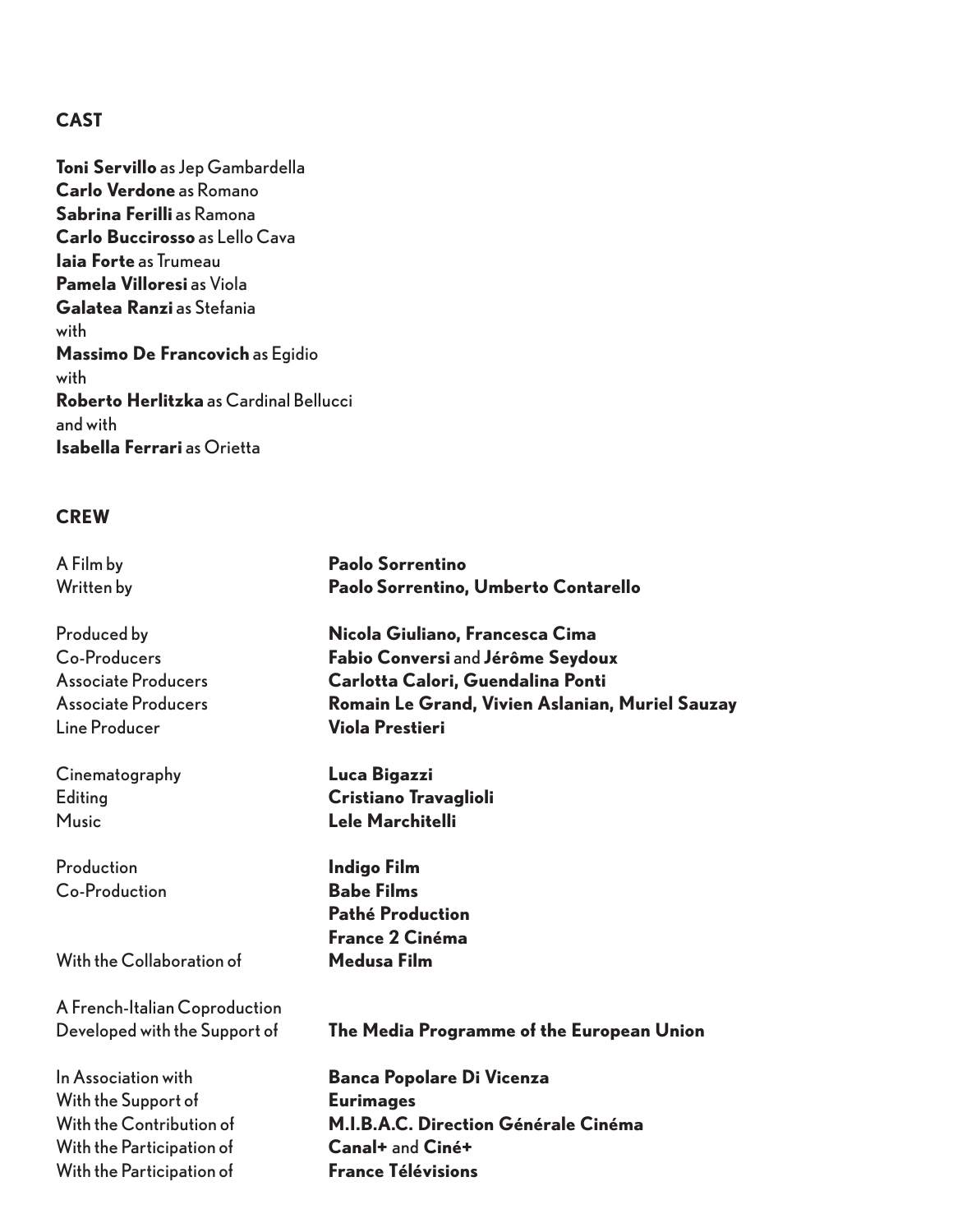## **BIOGRAPHY FOR PAOLO SORRENTINO**

Born in Naples in 1970, Paolo Sorrentino is one of Italian cinema's most distinctive and stylish filmmakers. In 1998, his short film *Love Has No Boundaries* established a relationship with Indigo Films, who have produced all of his films to date. In 2001, his first feature, the dramatic comedy *One Man Up*, won the Silver Ribbon for Best Director and Best Screenplay at the Venice Film Festival. This film also marked his first collaboration with favorite actor Toni Servillo. *The Consequences of Love* (2004), Sorrentino's second film, premiered in competition at the Cannes Film Festival and won five David di Donatello Awards, for Best Film, Best Director, Best Screenplay, Best Actor, and Best Cinematography. The film *Il divo* (2008), a portrait of the Italian prime minister Giulio Andreotti, won the Jury Prize at Cannes and featured a stunning performance by Servillo. Following *This Must Be the Place* (2011), his first film to be shot in America, Sorrentino returned to his home country for the acclaimed *The Great Beauty* (2013).

## **PAOLO SORRENTINO IN HIS OWN WORDS**

## **On the origins of the film**

"I have long been thinking about a film which probes the contradictions, the beauties, the scenes I have witnessed and the people I've met in Rome. It's a wonderful city, soothing yet at the same time full of hidden dangers. By dangers I mean intellectual adventures which lead nowhere. Initially, it was an ambitious project without limits, which I kept putting off until I found the binding element that could bring this whole Roman universe to life. And that element was the character of Jep Gambardella, who was the last piece of the puzzle, and who made the whole concept of the film possible and less confused." —To Jean Gili, April 2013

## **On working with coscreenwrier Umberto Contarello**

"We share a way of approaching things which now goes back more than twenty years. Our way of working is quite straightforward. It consists of chatting regularly — sometimes quite fleetingly, sometimes in more depth, depending on the ideas that daily life provides us with. Even little things, or the irrepressible need to tell each other a joke that made one of us laugh, might prompt us to write or to call up or see each other. Then, when the writing process begins, we go our separate ways. Like a long game of ping-pong, we send the script back and forth between us. I write the first version, I send it to him; he writes the second version; I do a third; and so on until the shoot, because a script can always be improved. The word *end* doesn't exist in writing." —To Jean Gili, April 2013

## **On the indelible influence of Fellini**

"Of course, *Roma* and *La dolce vita* are works that you cannot pretend to ignore when you take on a film like the one I wanted to make. They are two masterpieces, and the golden rule is that masterpieces should be watched but not imitated. I tried to stick to that. But it's also true that masterpieces transform the way we feel and perceive things. They condition us, despite ourselves. So I can't deny that those films are indelibly stamped on me and may have guided my film. I just hope they guided me in the right direction." —To Jean Gili, April 2013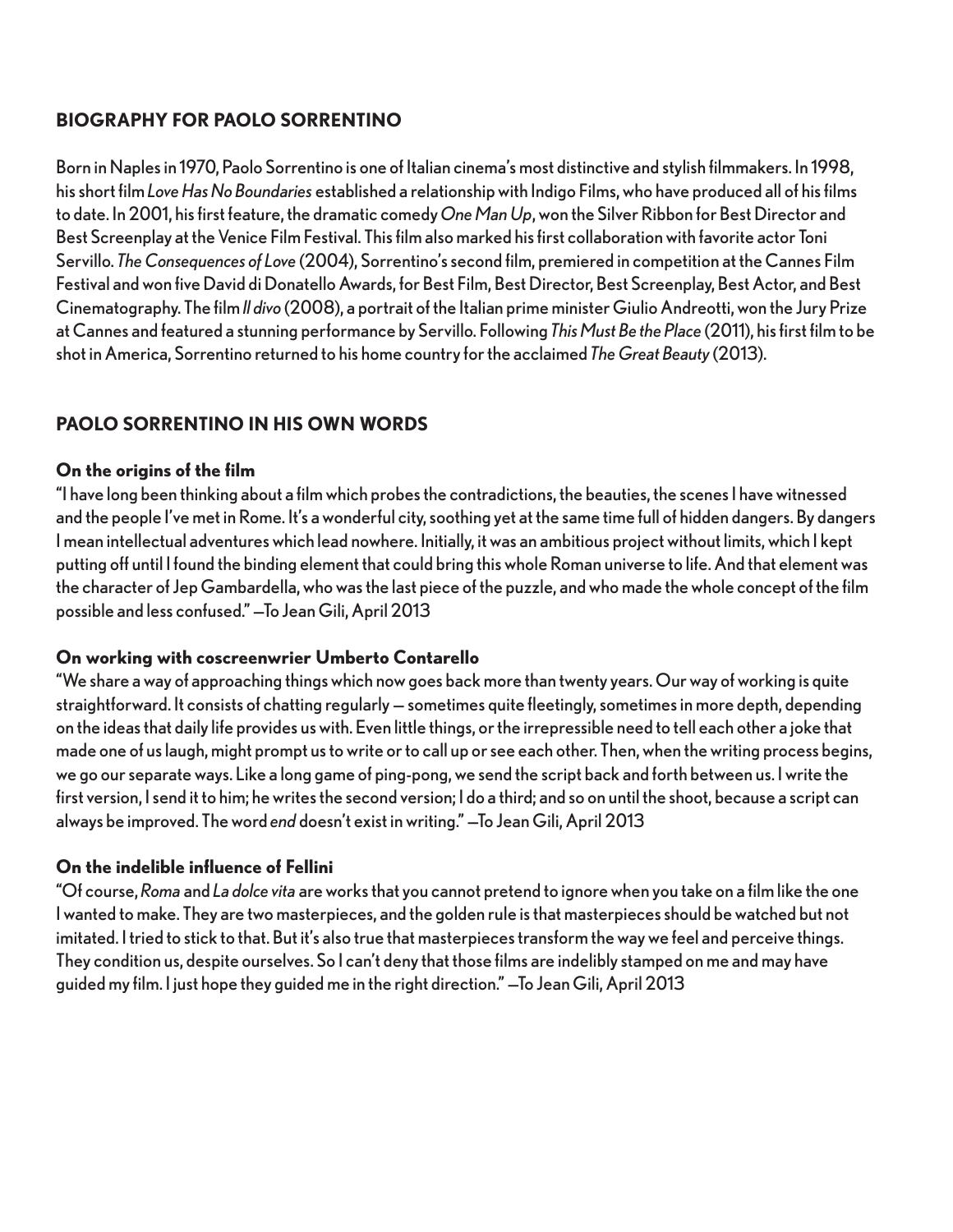## **On directing**

"Everything's important in a film, not just the shots. Even the soundman's mood or the quality of the catering. Any microcosm, in this case a set, can fall apart for the slightest, most insignificant thing. It's absurd, but it's a fact. A single shot, if well thought out and balanced, can enthrall and say more than ten pages of dialogue – that's why shots can't be left to chance or delegated to others. Because it's my job to make the film communicate and, God willing, to enthrall the audience. I always work with the same cinematographer because, naturally, he's very good and because an understanding with the crew, and first and foremost the cinematographer, is essential to doing a good job." —To Emmanuel Levy, December 2008

## **On working with cinematographer Luca Bigazzi**

"My relationship with Bigazzi is now long-standing and established. I have total trust in him, and we are fortunate to understand each other without speaking. So I give Luca the script, and I let him interpret it and work it out in terms of lighting. He knows I'd rather go down new, unexplored paths than to rely on what we know and what we've already done, and so I think he works accordingly. I'm increasingly satisfied with this method, and I'm always happy to discover the lighting he has created, rather than giving him guidance in advance." —To Jean Gili, April 2013

"I had one idea that was very clear in my mind: I wanted the lights to move in the film. I liked very much this idea. So either the lights were moving or the characters moved in and out of the lights all the time. And it was quite funny to see behind the scenes the director of photography moving around with the lights, instead of having a light source and him moving around." —To Ariston Anderson, *Filmmaker Magazine*, June 2013

## **On Jep Gambardella**

"A writer is constantly preoccupied with the idea of having to capitalize on his own biography on an artistic level. If that biography – as in the case of Jep Gambardella – is permanently drifting on the superficiality of high society, on futile chattering that is no more than background noise, on gossip reduced to instinctive pettiness, then that capitalization seems impossible." —To Jean Gili, April 2013

## **On the influence of Ettore Scola**

"The exhibition of prattling, the recourse to the lowest form of scuttlebutt, the proverbial ability to demonstrate meanness even towards one's close friends, the disenchantment and cynicism that is currency amongst the Roman bourgeoisie – all of this borrows undeniably from Scola's universe. That's why I wanted to show him my film, and I was moved to see that he was deeply touched. At the end of the screening, he stroked my face for a long time, repeating how much he'd liked the film. And I, after many years, I was moved to feel again a feeling that I had completely forgotten: to feel like a son." —To Jean Gili, April 2013

## **On the music in the film**

"In thinking about this film – an inevitable mix of the sacred and the profane, just as Rome famously is – I immediately thought that this flagrant contradiction of the city, its capacity to miraculously combine sacred and profane, should be echoed in the music. So from the start, the idea came to me of using sacred music and Italian popular music." —To Jean Gili, April 2013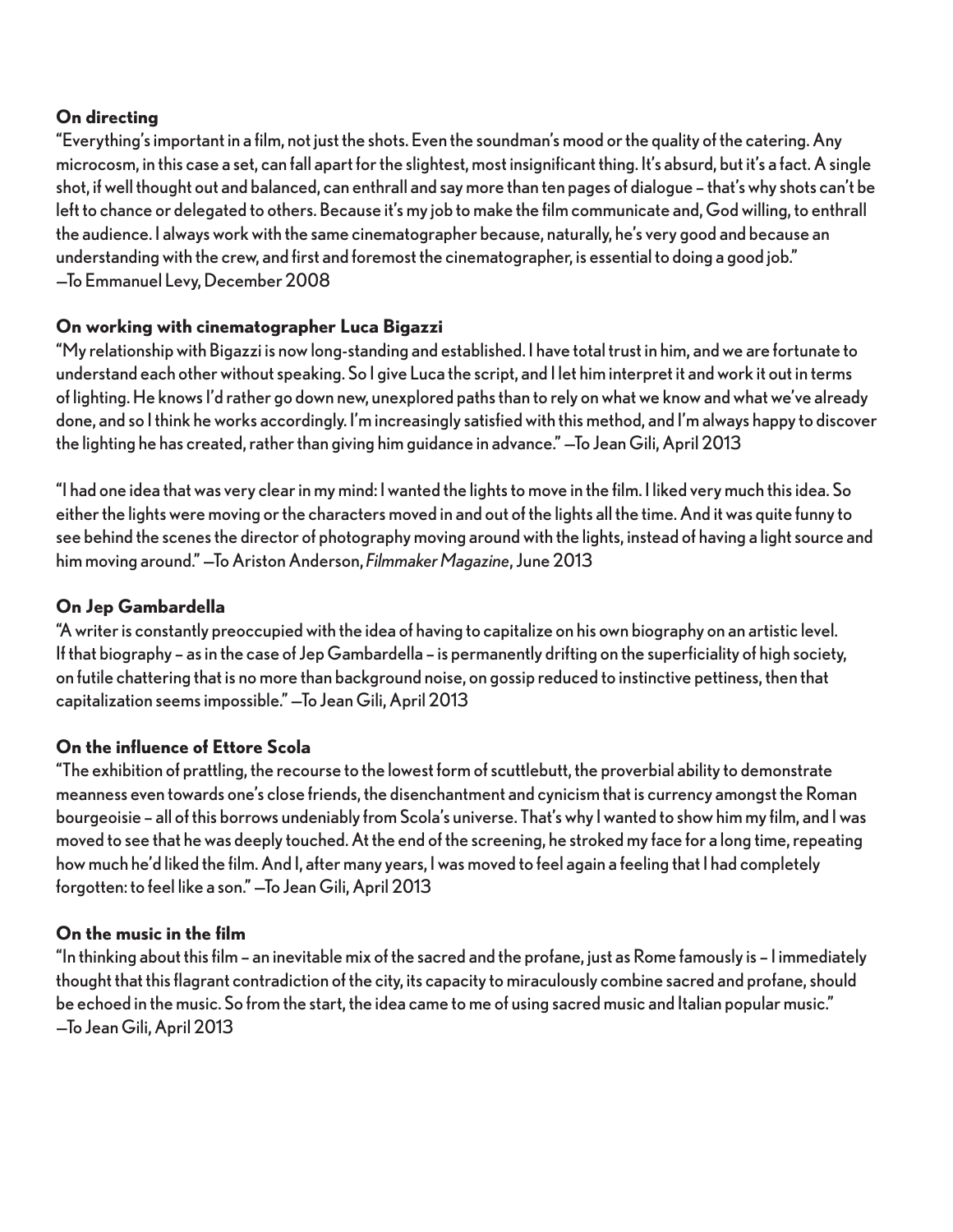## **On the ensemble of well-known Italian actors**

"Whatever you say about it, Italy has an extraordinary pool of actors of every sort. They are all very different, from many different backgrounds, but all with often underexploited potential, all just waiting to find good characters. From that point of view, I had great pleasure in calling on actors with whom I had already worked, and other very popular actors, like Carlo Verdone and Sabrina Ferilli, who usually play other types of roles. But I was sure – and this was confirmed during the shoot – that a good actor can do anything. Due to the considerable number of characters, I also had the possibility of working with actors with whom I had wanted to work for a long time but whom I had not been able to use in my previous films." —To Jean Gili, April 2013

## **On Toni Servillo**

"Toni Servillo is really a separate case. He's the actor I can ask anything of, because he is capable of doing absolutely everything. I can now move forward with him with my eyes closed, not only as far as work goes, but also in terms of our friendship, a friendship which over time becomes more joyful, lighter yet deeper at the same time." —To Jean Gili, April 2013

## **On the Neapolitan character**

"If there is one ironic element to this film, it is certainly thanks to Naples; I have been conditioned by it, and there is an irony there I have met in no other place. The personality of Toni Servillo is tied to a type of Neapolitan close to extinction today, who is able to lightly reconcile a passion for deep things as well as for superficial ones, without being a snob. Someone who was able to go to cocktail parties with stars and then spend time with Alberto Moravia. There is also a long literary tradition of emotional disenchantment which goes with a big city, which is where he uses the strength of cynicism as a form of defence against the metropolis. But all cynics hide a sentimental side, which in the case of the film's main character explodes in the vision and fantasy of the girl he loved when he was young." —To Camillo De Marco, Cineuropa, May 2013

## **On the film's epigraph from Céline**

"This quote from Céline, which is the opening line from *Journey to the End of the Night,* is also a declaration of intent that I followed in turn in the film. It comes down to saying: there's reality, but everything is invented too. Invention is necessary in cinema just to attain the truth. It might seem contradictory, but it isn't at all. Fellini once said: 'Cinema verité? I prefer the cinema of lies. The lie is the soul of the spectacle. What has to be authentic is the emotion felt in watching or expressing." - To Jean Gili, April 2013

## **On lessons learned from making films**

"I'm afraid you never learn from experience, but experiences can be very funny. Luckily, from my point of view, you cannot capitalize on filmmaking. There's no connection between what you do before and what you do after. It's just a simple, single, wonderful experience that has no influence on what you do afterward. That's my point of view. You can just make films and they become a beautiful memory, but you don't learn from them.

"And I can say, because I've seen this from experience, that when a director says, 'I'm going to do this because I've done this already, and I know it works,' he's making a mistake." —To Ariston Anderson, *Filmmaker Magazine*, June 2013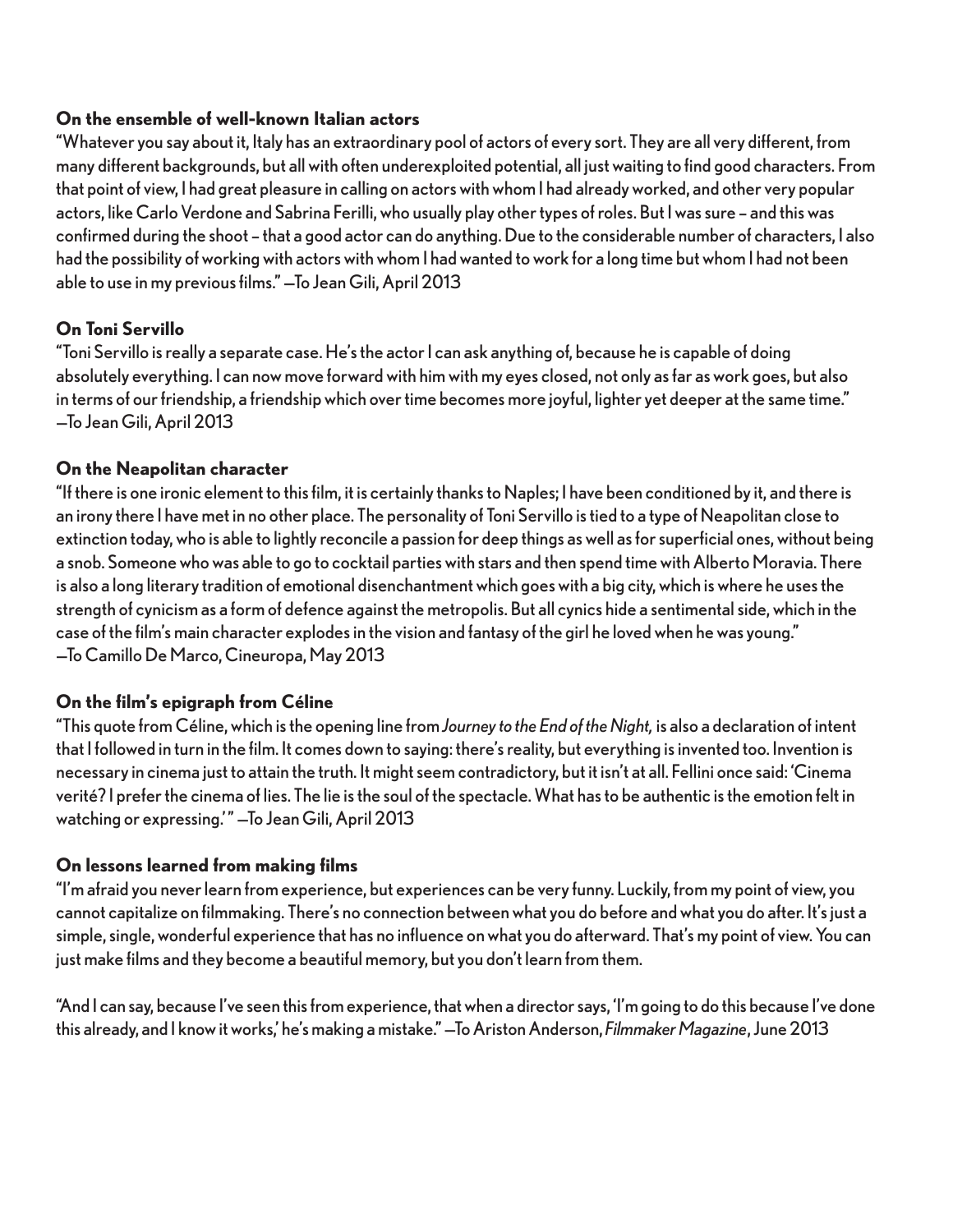## **PAOLO SORRENTINO SELECTED FILMOGRAPHY**

*The Great Beauty*

*This Must Be the Place*

*Il divo*

- *The Family Friend*
- *The Consequences of Love*
- *One Man Up*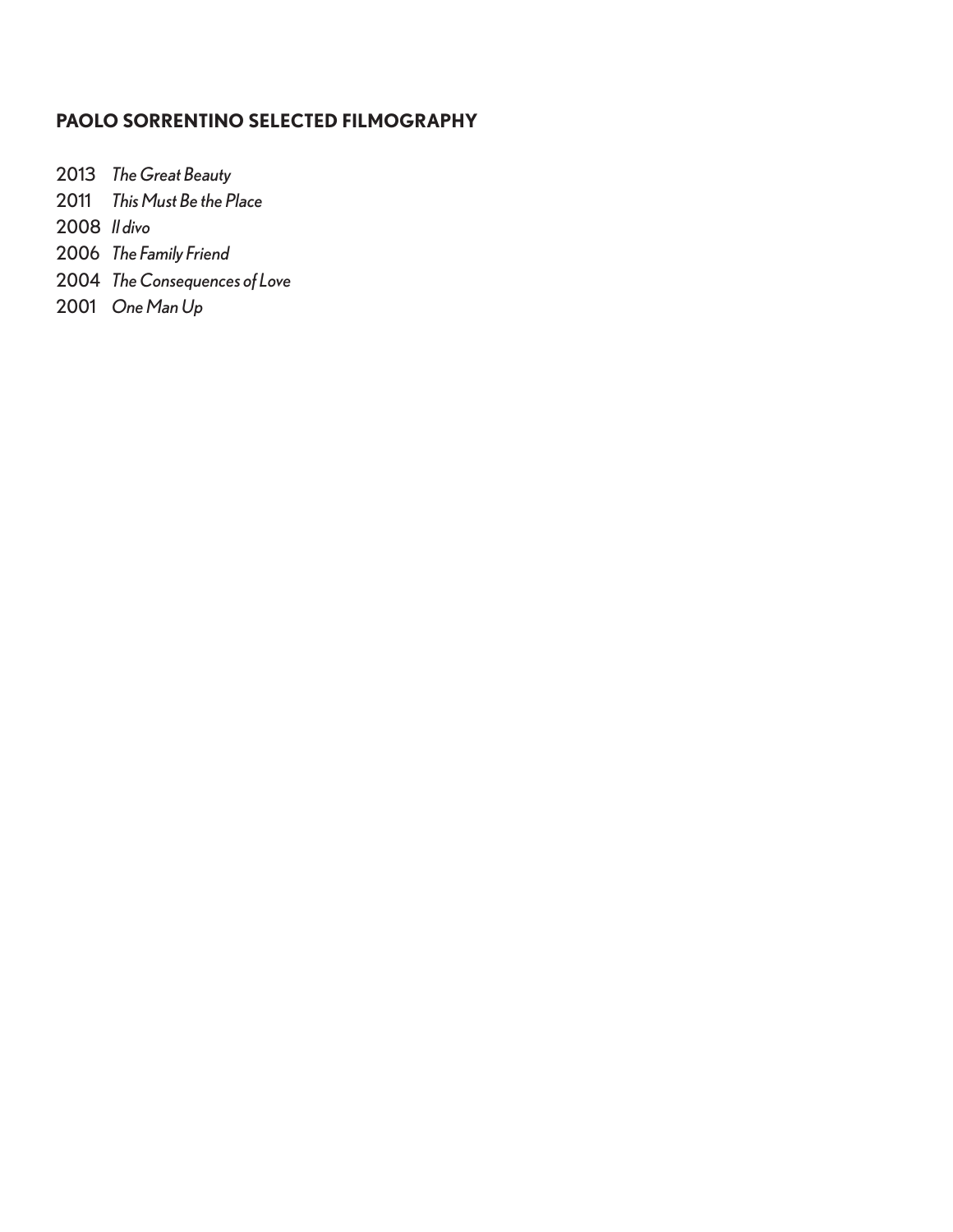## **BIOGRAPHY FOR TONI SERVILLO**

"The fact that I became famous late in life, over forty, means I've had time to develop a sort of antidote to fame. I was able to deal with the worst part of myself, the younger one, the one full of whims. When, later, came the fame, I was immune. I believe that becoming famous when young is one of the greatest misfortunes that can happen."

Italian *Vogue* has called Toni Servillo the "most versatile Italian actor in the history of Italian cinema," and yet he did not star in a film until he was over the age of forty. Servillo was born in Afragola, Campania, in 1959, and still makes him home in Caserta, a suburb of Naples. Before the age of twenty, he knew that he wanted to be an actor, and in 1977, he founded the Teatro Studio di Caserta. In 1986, he began working with the group False Movement, and in 1987 was among the founders of Teatri Uniti, working as a director and an actor in the creation of an array of Neapolitan shows, such as *Partitura* (1988) and *Rasoi* (1991), by Enzo Moscato; *Ha da passà a nuttata* (1989), from the opera by Eduardo De Filippo; *Gypsies* (1993), by Raffaele Viviani; and, finally, *Saturday, Sunday and Monday* (2002), a revival of the award-winning Edwardian masterpiece, staged for four seasons and acclaimed all over Europe.

With *The Misanthrope* (1995) and *Tartufo* (2000), by Molière, and *The False Confidences* (1998/2005), by Marivaux, all translated by Caesar Garboli, Servillo realized a triptych of great French theater between the seventeenth and eighteenth centuries.

In 2007, he adapted, directed, and starred in *The Holiday Trilogy,* by Carlo Goldoni, which toured the world through 2010. Also in 2010, he directed and interpreted *Sconcerto,* a piece of "musical theater" with lyrics by Franco Marcoaldi and music by Giorgio Battistelli, for which he won the 51 Grand Prix as Best Actor at the MESS Festival 2011 in Sarajevo.

His debut as a director of musical theater was in 1999, with *La cosa rara,* by Martin y Soler, for La Fenice in Venice, followed by *The Marriage of Figaro,* by Mozart; *The Desperate Husband,* by Cimarosa; *Boris Godunov,* by Mussorgsky; *Ariadne on Naxos,* by Richard Strauss; *Fidelio,* by Beethoven (with which, in December 2005, he opened the season at the San Carlo in Naples); and *The Italian in Algiers,* by Rossini, for the opera festival in Aix en Provence.

He has been directed in the theater by Meme Perlini, Mario Martone, and Elio De Capitani, and starred in films by Mario Martone, Antonio Capuano, Paolo Sorrentino, Elisabetta Sgarbi, Fabrizio Bentivoglio, Andrea Molaioli, Matteo Garrone, Stephen Uncertain, and Claudio Cupellini.

His breakout film role was in Sorrentino's 2001 film *One Man Up*, which garnered him several nominations in Italy and started a long, close relationship with the director. He received the David di Donatello prize and the Silver Ribbon in 2005 for another leading role with Sorrentino in *The Consequences of Love*, then again in 2008 for *The Girl by the Lake,* by Andrea Molaioli, and in 2009 for Sorrentino's *Il divo*. In 2008, he won the award for Best Actor at the European Film Awards for his roles in both *Gomorrah,* by Matteo Garrone, and *Il divo,* after both films premiered at the Cannes Film Festival. In 2010, he received the award for Best Actor at the Rome Film Festival for *A Quiet Life,* by Claudius Cupellini.

Servillo continues to work in the theater and to run the Teatri Uniti in Naples. In June 2013, as part of the Year of Italian Culture, Servillo and thirty actors from the company traveled to Chicago for five performances of Eduardo de Filippo's *Inner Voices*; the run sold out immediately, thanks to good reviews. The *Chicago Tribune* called Servillo "an extraordinary actor . . . a cross between Beckett, Chaplin, and Peter Sellers," and the *Chicago Sun-Times* described him as "a sublime leading actor and director."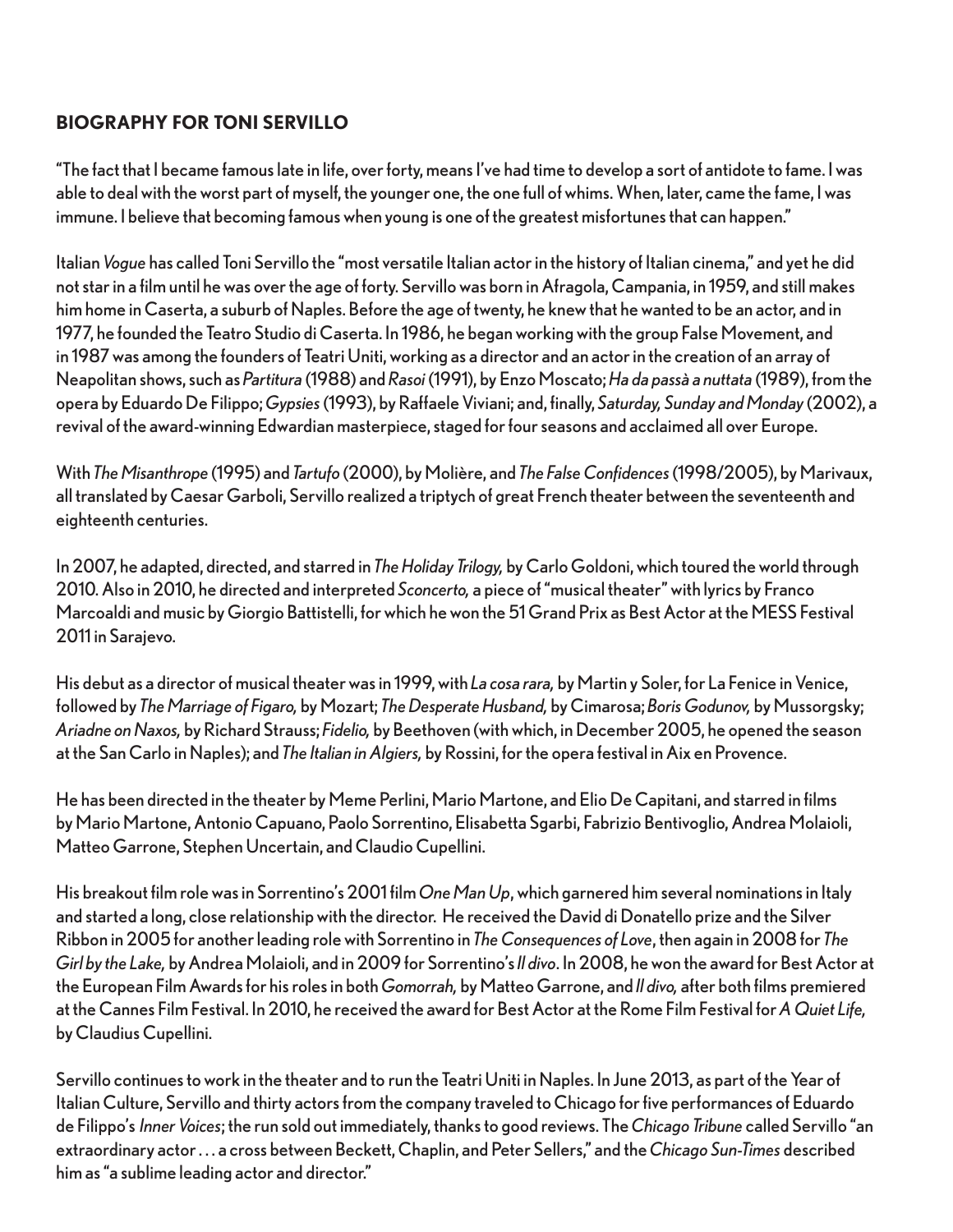## **PRIZES FOR TONI SERVILLO'S FILM WORK**

INTERNATIONAL FILM FESTIVAL OF ROME 2010 Golden Marcus Aurelius Award Winner for Best Actor for *A Quiet Life*

CAPRI HOLLYWOOD 2010 Actor of the Year

DAVID DI DONATELLO AWARDS 2009 Winner Best Actor for *Il divo* 2008 Winner Best Actor for *The Girl by the Lake* 2005 Winner Best Actor for *The Consequences of Love* 2002 Nominated Best Actor for *One Man Up*

S.N.G.C.I. – SILVER RIBBONS 2009 Winner Best Actor for *Il divo* 2008 Winner Best Actor for *The Girl by the Lake* 2005 Winner Best Actor for *The Consequences of Love* 2002 Nominated Best Actor for *One Man Up*

EUROPEAN FILM AWARDS 2008 Winner Best Actor for *Gomorrah* and *Il divo*

JAMESON PEOPLE'S CHOICE NOMINATION COMMITTEE 2005 Best Actor for *The Consequences of Love*

VENICE INTERNATIONAL FILM FESTIVAL 2007 Pasinetti Award for Best Actor for *The Girl by the Lake*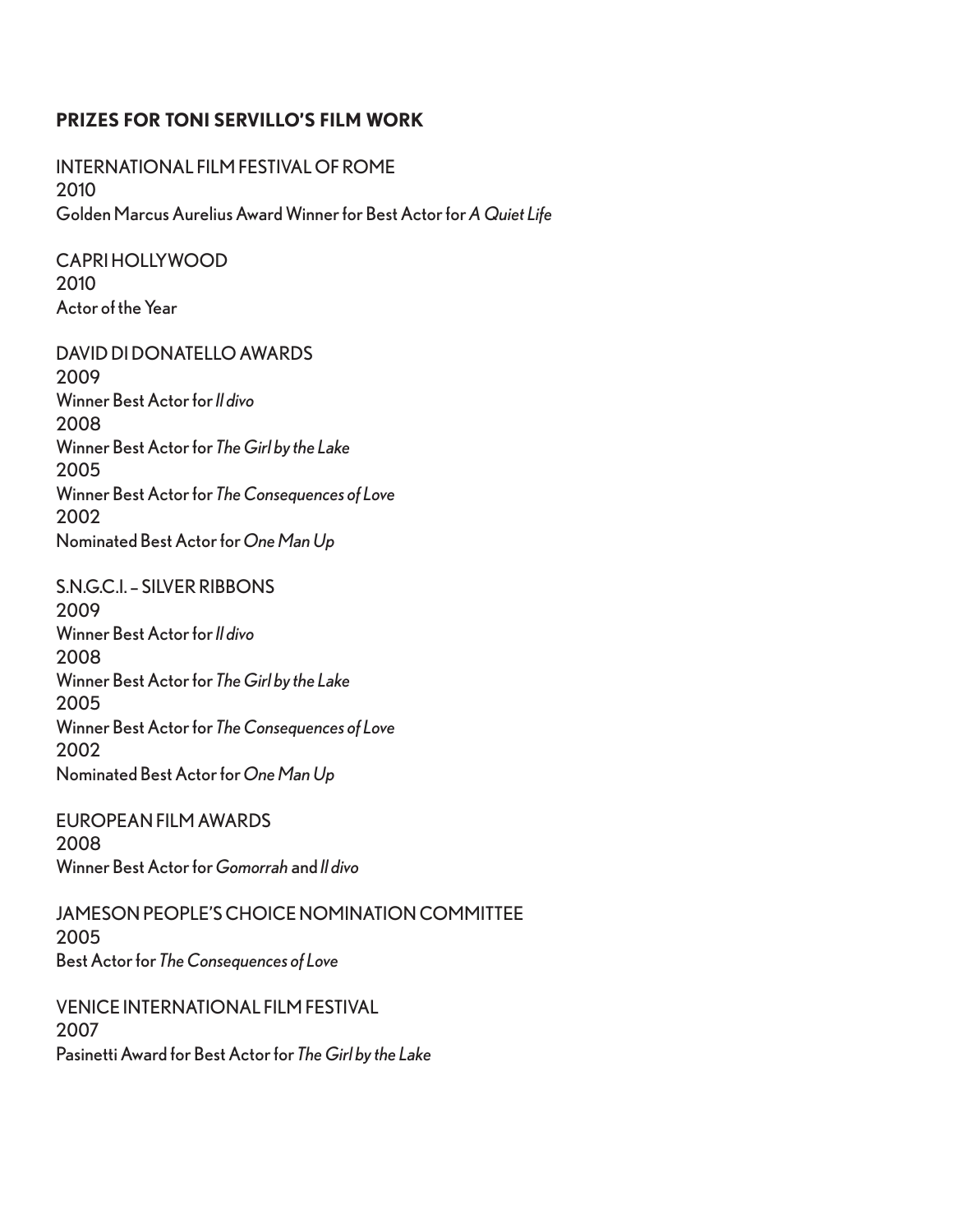## **INTERVIEW WITH TONI SERVILLO By Jean Gili, April 2013**

## **You have worked with Paolo Sorrentino since his first film, One Man Up. How did you first meet?**

My first meeting with Paolo Sorrentino took place in Naples in the theatrical community, with the Teatri Uniti, founded in 1987 from the union of three companies: Mario Martone's Falso Movimento, Antonio Neiwiller's Teatro dei Mutamenti, and the Teatro Studio de Caserta, which I directed. Teatri Uniti produced Martone's first films and also contributed to the production of Sorrentino's first films. Sorrentino was a young writer back then who was hanging out with the Teatri Uniti, an enterprise which had relaunched theater and cinema in Naples by creating a sort of Factory, where both were practiced. After various pieces of work, he finally offered us the script of his first feature film. Angelo Curti, who was closely involved in production work, took charge of him. I remember that, at that time, I was preparing to stage *The Misanthrope,* by Molière. When I read this script, I thought it was fantastic, and that was the start of this relationship which now takes us to our fourth film together, out of the six that Paolo has directed. We have a very privileged relationship, which has become quite singular in Italian cinema, because it seems relatively rare that a filmmaker and an actor work together over such a long time.

## **Do you stay in touch between films?**

We have something in common which we both cultivate, and that's a taste for mystery. That has something to do with esteem, with a sense of irony and self-mockery, with certain similar sources of melancholy, and certain subjects or themes of reflection. These affinities are renewed each time we meet, as if it were the first time, without there being any need for a closer relationship between one film and the next. We meet and it's as if we've never been apart. And that means there's a deep friendship between us, and that's what is so great. When a necessity emerges, it's this necessity that becomes a film. This is fed by silences and by something mysterious that we like to leave as it is. The foundation of our relationship has this element of mystery that we don't want to unravel. We don't try to explain it.

## **Did you discuss the script before the shoot?**

As with all the films I've done with Paolo, he keeps the surprise of the script for me. He calls me and says: "I've written a film, and I'd like you to play the lead character." Then he sends me the script right away. He does that every time. Afterwards, we discuss the script together. Once he sends it to me, I take part in the initial readings. He doesn't only want to rouse my curiosity about my character, he also wants an opinion on the script. From that point on, a conversation starts about the character and the film, which doesn't stop and carries on throughout the creative process. For my part, while I like suggesting or adding things, I think that Paolo has a great talent for writing a script and dialogue. When you read the script, you can already visualize the film. Paolo is one of those directors who has the whole film in his head. He arrives on set very well prepared, none of which stopped us having conversations beforehand to develop the character. For this film in particular, I'm very pleased with the character. I think it's Paolo's most personal film, his most free.

## **Does he have a particular way of directing actors?**

He chooses the actors according to the talent he sees in them, and the esteem he has for them. Then he expects a certain interpretation from them. He counts on the actor he has selected; he has backed him, and so he expects the maximum. He doesn't just maintain a lasting relationship with me, although we have a deep connection running through four films. He really gambles on all the actors he picks, like you bet on a horse, thinking it will win. Most of the time, he chooses an actor and imagines the character embodied by that actor. Naturally, on set there can be a small margin for improvisation, depending on circumstances. But what's special about him is this dimension for gambling, which makes him choose an actor for a given character and gamble everything on his talent. So, for example, in the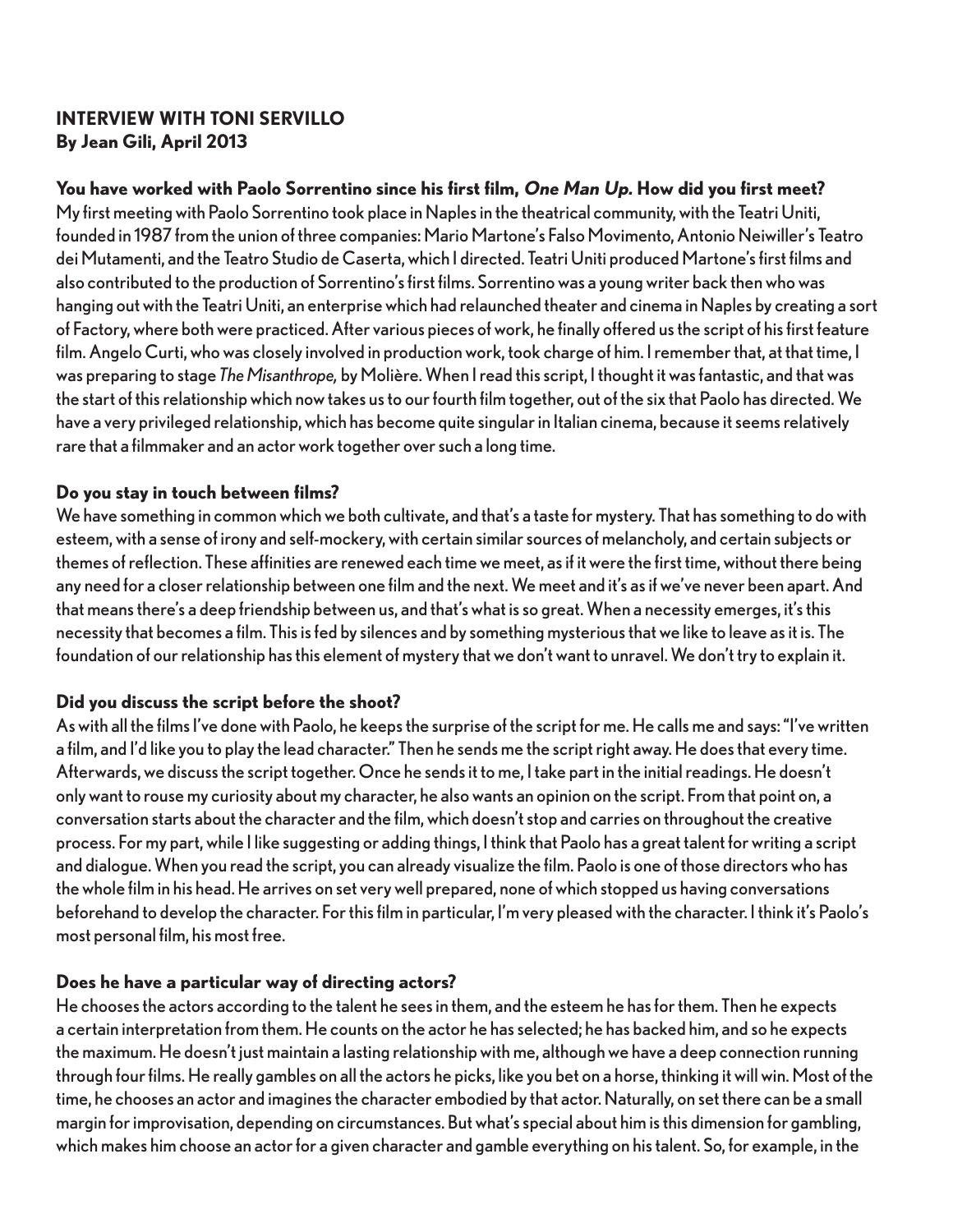film, I think Sabrina Ferilli and Carlo Verdone are really very good. They are very well-known actors in Italy, and they exactly illustrate what I was explaining. Their talent and their nature had to serve the characters that Paolo had in mind. Personally, in this film, more so than in the others, I felt as though I was passing the baton from the writer to the character. With deep affection, I felt that Paolo really needed this character, this Gambardella he'd invented, to have my face. And he passed the baton onto me. He told me: "Put your face, your body, your way of being into it." What's more, he's a Neapolitan character who lives in Rome, with a Naples style that we both know well.

For the other characters, he also makes this kind of bet. There are, for example, some other Neapolitans, such as Iaia Forte and Carlo Buccirosso. It's a film with a very rich cast, a spectrum of characters which goes from Neapolitans to Romans, but not just that: Galatea Ranzi, Massimo Popolizio, Pamela Villoresi, Franco Graziosi, Roberto Herlitzka, Isabella Ferrari, Serena Grandi, and Giulio Brogi. Even more than with *Il divo*, Paolo relied on actors with stage experience – in other words, actors who, for the main part, currently act in theater in Italy, and lots of them for many years. Paolo really appreciates the discipline of stage actors, the absolute preparation with which they arrive on set, a preparation comparable to his own. He demands the same thing from all his actors.

## **It's clear that, for you, acting onstage and in the movies is not the same game.**

To me, they are two quite different things. They are two profoundly different languages which are employed in completely different spaces and times. In my relationship with Paolo, the fact that he's been a very attentive spectator of my stage work for many years naturally enriches our relationship in cinema, which explains our great complicity.

## **Do you think that Sorrentino has, in a certain way, gained in maturity over the course of the years?**

Yes, I've noticed that his writing ability, whether for a screenplay or dialogue, which was already remarkable in *One Man Up*, has become increasingly refined, and at the same time, he has developed his directing skills as a creator of images. I think this latest film, *The Great Beauty*, is the most accomplished demonstration of this. Over the years, he has become more of a director, whereas for his debut with *One Man Up*, he was more of a writer, an inventor of extraordinary stories and dialogue, but less a creator of forms. But in the course of his career, including his U.S. experience, his writing has matured. Paolo makes films with an absolute liberty, without taking into account the expectations of the market or any career strategies. Paolo has great freedom as an artist and, even when he has some huge opportunities, like with his American film, or for this one, which is a European coproduction with a major budget, it doesn't change anything about his way of filmmaking, nor his dimension as a writer. This has even grown over the years. Instead of his creative freedom softening or becoming anesthetized, it has augmented.

## **The film can be seen as a homage to Fellini.**

Paolo has never made a secret of his profound love for Fellini. And I, like all the actors of my generation, have never hidden my love for Mastroianni, nor for Volonté. They are key references for us. I think this film and *8 1/2*, Fellini's masterpiece, are linked to the same word: *dissipation*. They are both films which develop this theme in an extraordinary way, the dissipation of the personality, of talent, of feelings, his own personal story, his social role. Gambardella has total indifference to his great talent, and instead squanders and destroys it. In my opinion, these two films, which are completely different, from two different writers – an acknowledged master and a young talent who's carving out his reputation – share this same rhythm, this pacing linked to the theme of dissipation.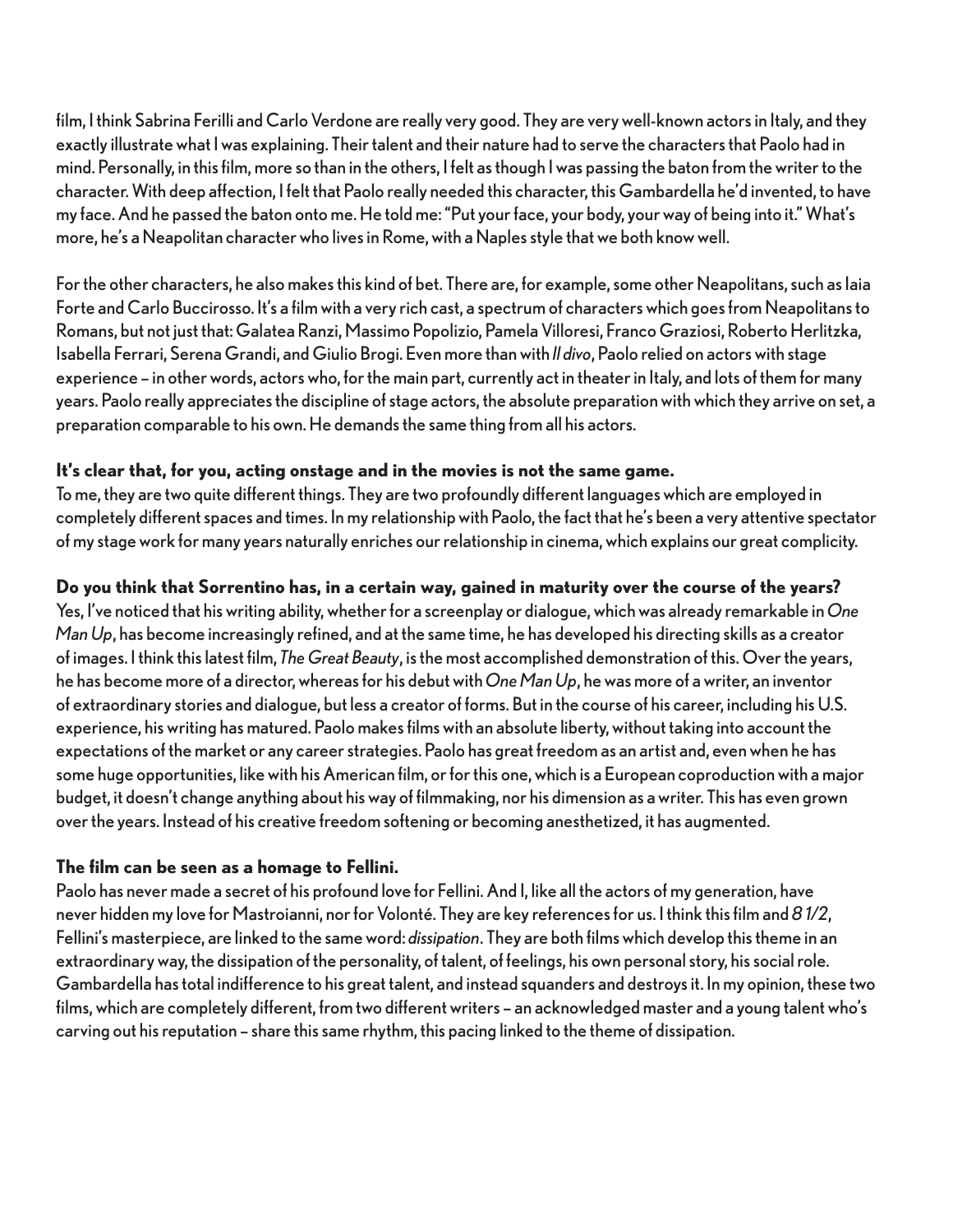## **The film also conveys a certain anxiety.**

It is in some ways the film which recounts the end of an era, without knowing what awaits us in the future. For me, it's the definitive film which recounts the last thirty years in Italy, with the worrying consequences it displays. The anxiety also comes from the fact that it's a film which doesn't look towards a future. Because we're all quite lost in the face of this uncertain future.

## **The terrace is the film's emblematic setting.**

Yes, it's a magnificent terrace, in an authentic apartment, in a red building which is easy to recognize, located in front of the Colosseum. You feel as if you could touch the monument with your fingertips from the terrace. It's Gambardella's apartment, the symbolic terrace where numerous important conversations take place on the themes we mentioned earlier. Gambardella has hosted lots of stupid and vulgar parties there. Every emotion finds a place there.

## **At the start, there's the death of a Japanese tourist; by the end, you feel that the spectator might succumb too.**

I interpreted that death as one of the many manifestations of the effects of beauty. We know that beauty can also kill. And I'd be pleased if the film attains that objective.

## **In Il divo, you acted with a mask; here, you act with your face revealed: two traditions of Italian theater.**

Yes, despite the fact that I have a haircut, which changes me, I'm perfectly recognizable in this film. I used no mask. The character often hides – he is often almost dislikable due to his cynicism – but he's also very sentimental. When he has the opportunity, he reveals deep feelings. He's very human. I'd say my performance is the opposite of *Il divo*. Instead of working on the mask, I stripped myself bare in the circumstances which presented themselves.

## **Do you prefer either of those two films?**

That depends on the aims, on the vision one has of the finished work. For me, both experiences were exciting, each having their own requirements in terms of the film's objectives. Each time I work with Sorrentino, it gives me the opportunity to express myself in a very different way. That's also a demonstration of Paolo's rich inventiveness. The four films I've made with him – *One Man Up, The Consequences of Love, Il divo,* and *The Great Beauty* – are by the same director but, in a certain way, they are four self-sustaining universes, with characters which have nothing to do with one another. The only thing in common in the four films is a note that I really like in his movies: a disturbing sense of melancholy, which is also very seductive, and which corresponds to Paolo's deep personality. In one way, I feel a strong irony in my way of looking at life, but in another, this melancholy is something which binds us deeply, even though we never talk about it.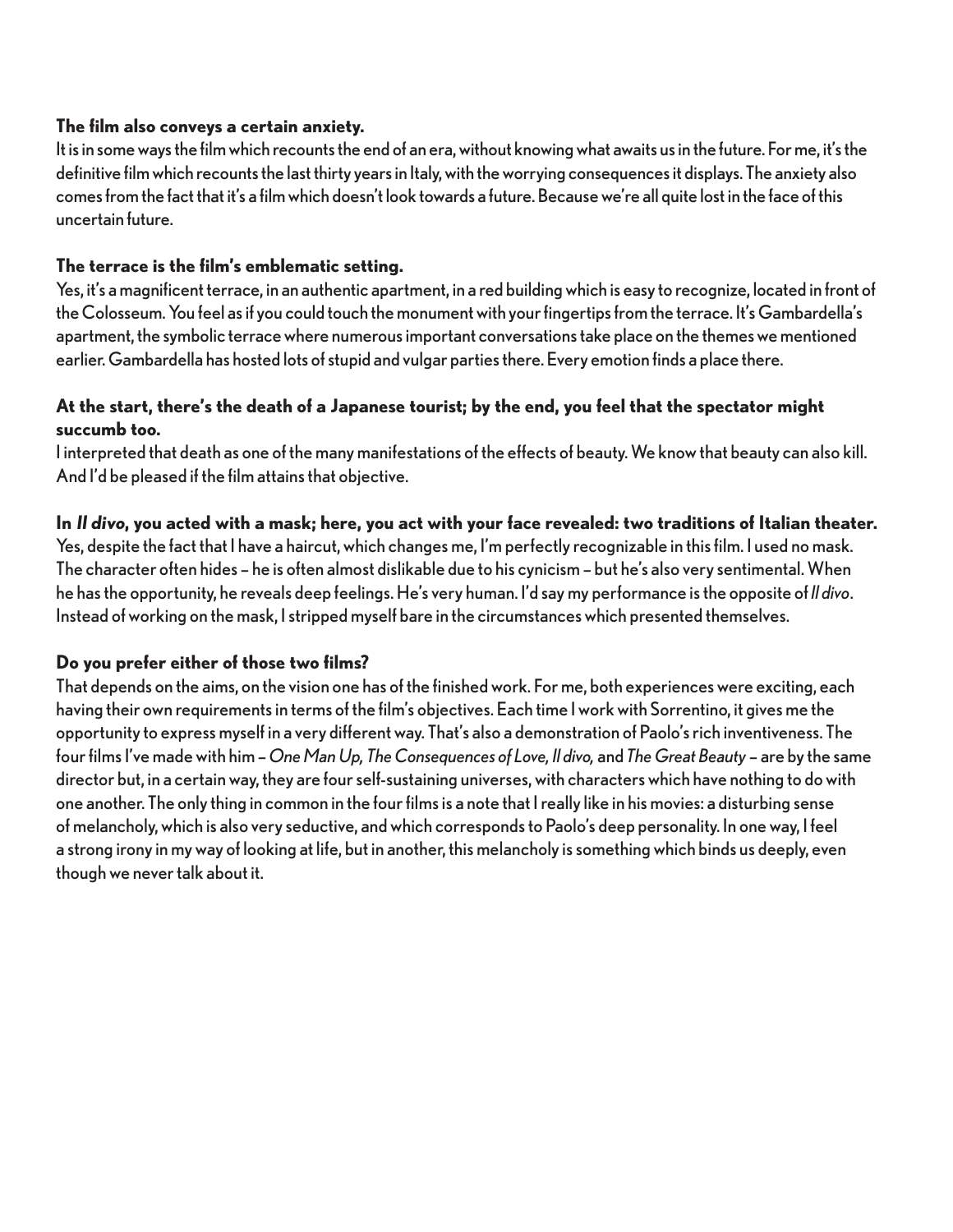## **TONI SERVILLO SELECTED FILMOGRAPHY**

- *The Great Beauty,* by Paolo Sorrentino
- *La bella addormentata,* by Marco Bellochio
- *It Was the Son,* by Daniele Ciprì
- *The Jewel,* by Andrea Molaioli
- *A Quiet Life,* by Claudio Cupellini
- *Noi credevamo,* by Mario Martone
- *Gorbaciof,* by Stefano Incerti
- *A View of Love,* by Nicole Garcia
- *Il divo*, by Paolo Sorrentino
- *Gomorrah,* by Matteo Garrone
- *La scia perdere Johnny!,* by Fabrizio Bentivoglio
- *The Girl by the Lake,* by Andrea Molaioli
- *Notte senza fine,* by Elisabetta Sgarbi
- *The Consequences of Love,* by Paolo Sorrentino
- *Luna rossa,* by Antonio Capuano
- *One Man Up,* by Paolo Sorrentino
- *Teatro di guera*, by Mario Martone
- *Rasoi,* by Mario Martone
- *Morte di un matematico napoletano,* by Mario Martone